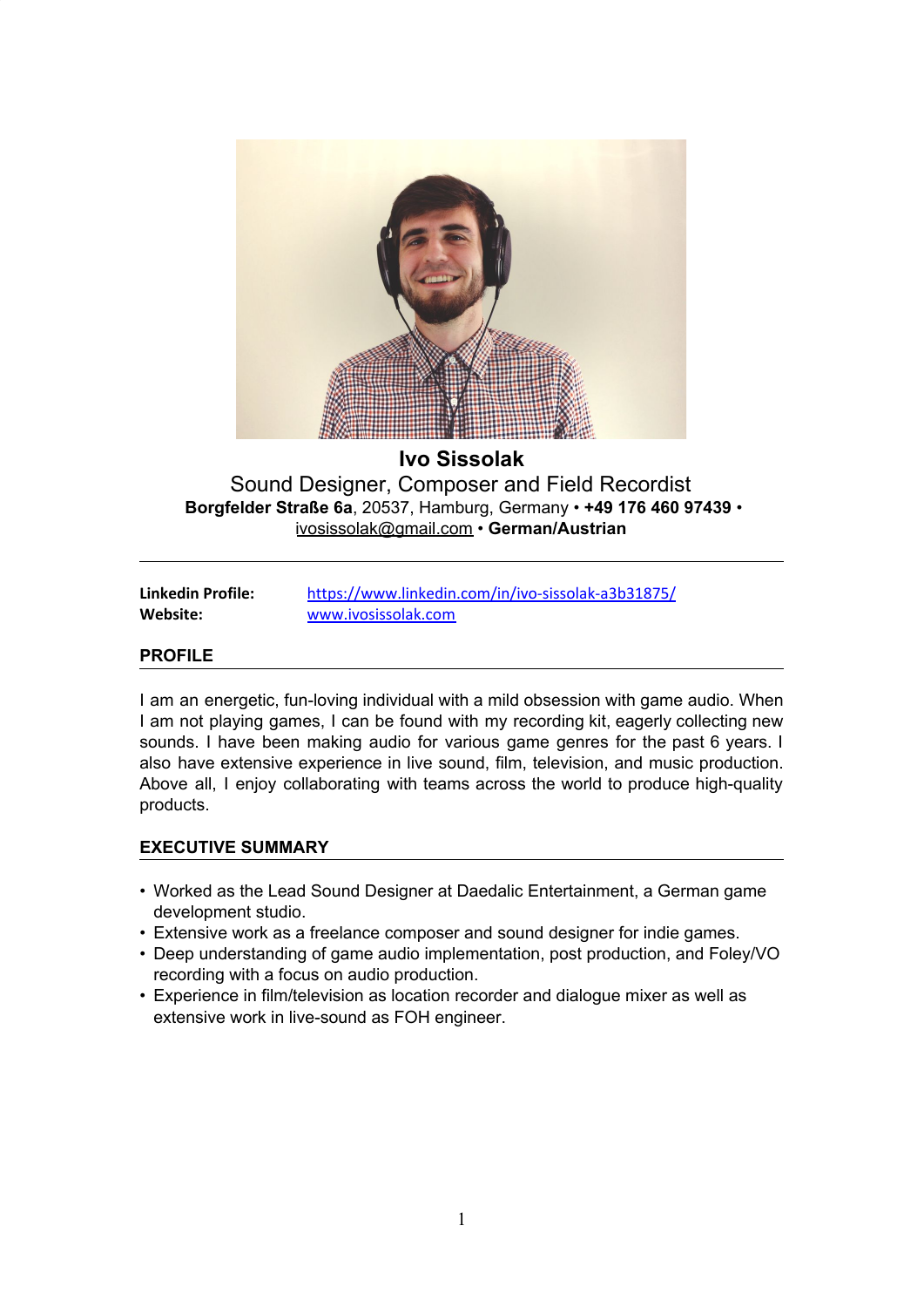- **• Achievements include:**
	- o Consecutively winning the "Top Student Award" in 2012 and 2013 from City Varsity, Cape Town.
	- o Winner of the 2017 Serious About Games competition with the game "Vukuzenzele"
	- o Winning "Best Game Audio" Award at the German Developer Awards 2017 for "Pillars of the Earth".

#### **KEY SKILLS**

Sound Design **• Music Composition •** VO Recording **• Foley •** Cubase/Nuendo **• RX 6 • Wwise** • Reaper • **Unreal 4** • Field Recording • **FMOD Studio** • **Project Management** • Clarinet • **Piano** • Guitar • Didgeridoo

### **PROFESSIONAL EXPERIENCE**

### **LEAD SOUND DESIGNER AT DAEDALIC ENTERTAINMENT July 2017 - December 2019**

#### **Daedalic [Entertainment](http://www.daedalic.com/)**

*Daedalic Entertainment is known for the point-click adventure genre. They are one of the leading publishers within Europe and have been developing their own games since 2007. Games such as Machinarium, Tales of Monkey Island, Shadow Tactics: Blades of the Shogun have been successfully published by Daedalic. Their games Edna & Harvey, Deponia, and Blackguards have been well received internationally.*

- Responsible for creating and managing audio pipelines
- In charge of sound design and audio implementation (Wwise, Unreal, Visionaire)
- Editing and mastering of Voice Over
- Composing and mastering of Soundtracks
- Involved with sound QA and playtesting on multiple platforms
- Managing and supervising the work of support sound design staff

## Significant Achievements

- Lead Sound Designer and Composer on the RTS game "A Year of Rain"
- Lead Sound Designer on the interactive novel trilogy "Pillars of the Earth"
- Lead Sound Designer on adventure-thriller game "State of Mind"
- Sound Design on multiplayer action game "Witch it"
- Winners of "Best Sound" at the German Developer Awards 2017 for "Pillars of the Earth".